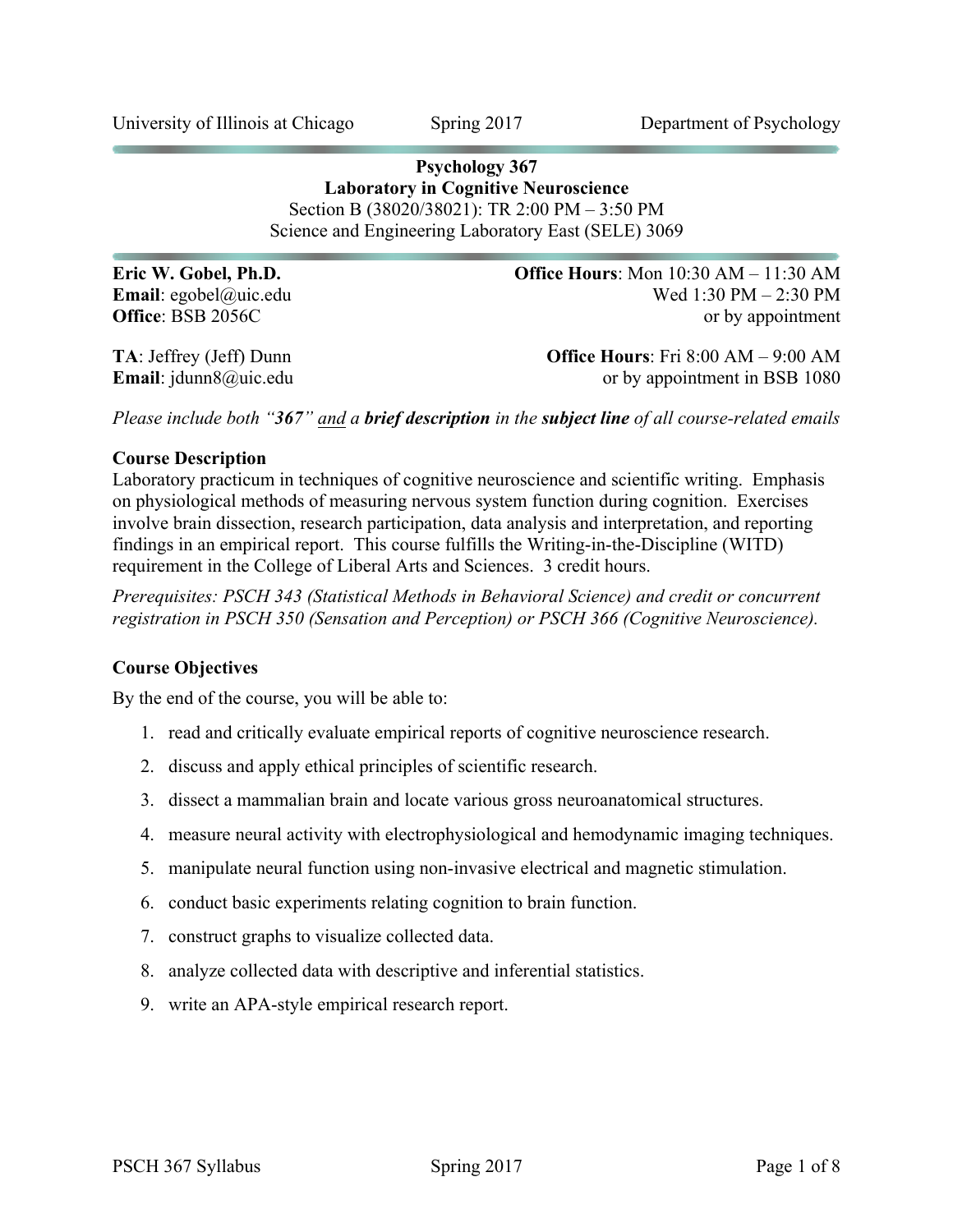#### **Materials**

# **Required Textbook**

Beins, B. C., & Beins, A. M. (2012). *Effective writing in psychology: Papers, posters, and presentations* (2nd ed.). Malden, MA: Wiley-Blackwell. ISBN: 978-0-470-67124-5 (hardcover), 978-0-470-67244-0 (paperback), 978-1-118-24215-5 (electronic).

The UIC Bookstore and many online retailers have print copies of this textbook available. Electronic versions are available at several sites, including:

- http://www.wiley.com/WileyCDA/WileyTitle/productCd-EHEP002869.html
- https://www.amazon.com/Effective-Writing-Psychology-Posters-Presentationsebook/dp/B007ODNPIU/ref=mt\_kindle (includes a free preview of the first chapter)

A free preview of Chapter 1 can be found online at:

http://media.wiley.com/product\_data/excerpt/69/EHEP0028/EHEP002869-377.pdf

Beyond being helpful for writing papers in this course, this textbook can serve as a very useful reference for any future writing projects, posters, and presentations in psychology or any scientific field. It also details the most common aspects of APA format and style.

# **Microsoft Office Software**

This course will require you to complete assignments using software in the Microsoft Office suite, such as Word, Excel, and/or PowerPoint. The on-campus computer labs will have this software installed, and you can download Microsoft Office 365 at no cost using your UIC account (see http://accc.uic.edu/service/office-365 for more information, with installation instructions at http://dl.webstore.illinois.edu/docs/ii/office365uic.html).

#### **Course Website**

The Blackboard course website found at https://uic.blackboard.com contains important course information and documents (including lecture slides in PDF format, lab procedures and additional required readings, assignment instructions and materials, helpful resources, and any revisions to the course schedule) and will be used for electronic submission of assignments. *You are responsible for all information and materials that are posted on Blackboard*.

#### **Optional Recommended Books**

Below are two additional *recommended* books that may be helpful to you, depending on your academic goals. However, they are completely optional.

Harrington, M. (2011). *The design of experiments in neuroscience* (2nd ed.). Washington, DC: Sage. ISBN: 978-1-4129-7432-5 (paperback).

Covers many basic elements of research design, ethics, and writing specific for neuroscience research. This book could be very helpful if you are planning on further research and/or graduate school in neuroscience.

American Psychological Association (2010). *Publication manual of the American Psychological Association* (6th ed., second printing). Washington, DC: American Psychological Association.

This provides complete details about proper APA format and style, and may be useful if you plan on going into graduate school in psychology or a social science.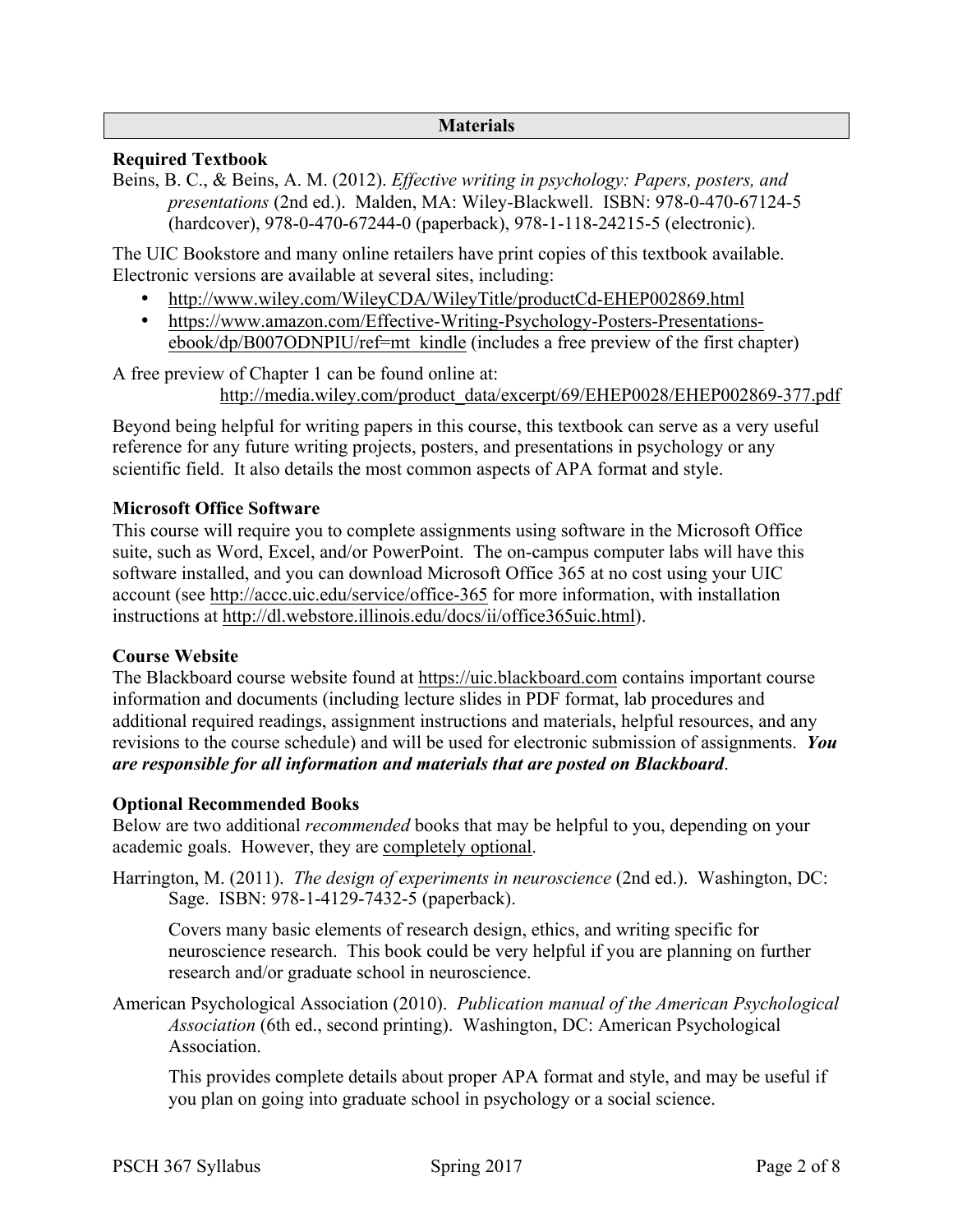#### **Assessment**

### **Course Requirements**

Students will participate in lab activities, complete a neuroanatomy lab practical, take four lab quizzes, and write four APA-style lab reports:

**Participation in Lab Activities (32%)**: You will receive *participation points for taking part in a number of lab activities*, such as sheep brain dissection and physiological data collection, which occasionally require *short homework assignments*. This makes it *imperative that you attend class regularly*; you are *expected to attend all class sessions* (except in the case of an excused absence such as athletic team travel, illness, emergencies, etc.). If you absolutely must miss a class session, you should discuss this with Dr. Gobel beforehand.

**Neuroanatomy Lab Practical (5%)**: Following the sheep brain dissection, you will be required to complete a lab practical that will require identifying gross brain structures on intact and/or sectioned brains and describing their function and/or anatomical characteristics.

**Lab Quizzes (20%)**: Periodic lab quizzes will consist of several questions based on the lab activities and results, class material covering select aspects of cognitive neuroscience and scientific writing in APA style, and assigned readings that are posted on Blackboard.

**APA-Style Lab Reports (43%)**: Following four of the lab activities, you will progressively build to writing a full APA-style empirical report: (a) Lab Report 1 has only a Title Page and Method section, (b) Lab Report 2 will have a Results section and Figures in addition to a Title Page and Method section, (c) Lab Report 3 will also have an Introduction section and References, and (d) Lab Report 4 will finally add the Discussion section and Abstract.

# **Grading Scale**

You will earn points from your performance on each of the course requirements:

Based on the total number of points you have earned at the end of the course, the grading scale shown below will be used to assign letter grades:

| <b>Letter Grade</b> | A               | B               |              |                 |  |
|---------------------|-----------------|-----------------|--------------|-----------------|--|
| Minimum Points      | 900<br>$(90\%)$ | 800<br>$(80\%)$ | 700<br>(70%) | 600<br>$(60\%)$ |  |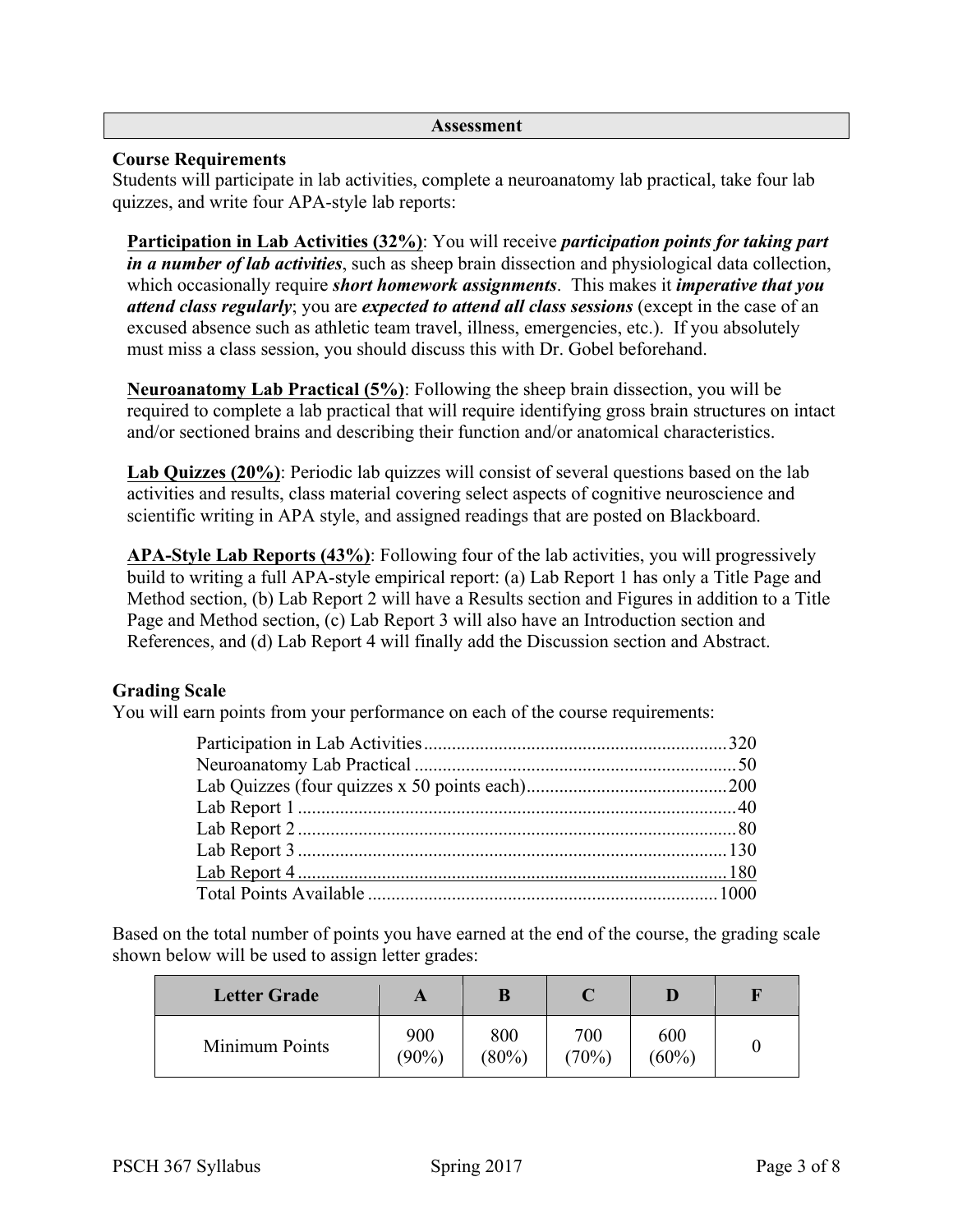# **Expectations**

It is expected that you will:

- **Be prepared** for every class session
	- o Complete **reading assignments** prior to the corresponding class session
	- o Show up on time to every class session
	- o Be ready to actively participate in every class session
- **Be respectful** of your instructor and your classmates
	- o Avoid having side conversations during class
	- o Only use your phone and laptop/tablet for course-related activities during class
	- o **Wait until class is dismissed to pack up your materials**
- **Be accountable** for your learning
	- o Submit all assignments on time
	- o Ensure that all writing you submit is written clearly, is grammatically correct, and follows APA format and style (when applicable)
	- o **Read all course emails thoroughly**

#### **Attendance Policy**

It is the student's responsibility to *attend all class sessions on time* (except in the case of an excused absence). We will *begin class promptly at the course start time*. Participation points will be earned during class sessions, so attendance (and active participation) will have a direct effect on your course grade. In addition, your learning and performance in other aspects of the course will be maximized through your regular attendance. If you absolutely must miss a class session, you should discuss this with Dr. Gobel beforehand.

#### **Policy on Late Assignments**

It is expected that all assignments will be completed in full and turned in on time. *Late assignments will not be accepted.*

#### **Email Policy**

As indicated above, you are *responsible for carefully reading all course-related emails*. Therefore, be sure that you *check your UIC email regularly* and that you are able to receive emails sent through Blackboard.

When emailing Dr. Gobel or your TA(s), please *indicate the course number and a brief description of the issue in the subject line* of all course-related emails. Make sure the subject line reflects the topic of your email (therefore, do not simply reply to the most recent email from me unless its subject line is relevant to your email).

Before emailing, however, please check this Syllabus, the information posted on the Blackboard course site (including the FAQs section), and previous course emails to see if your question has already been answered. *We will reply to emails in a timely manner, but do not expect a response to a question that has already been answered.*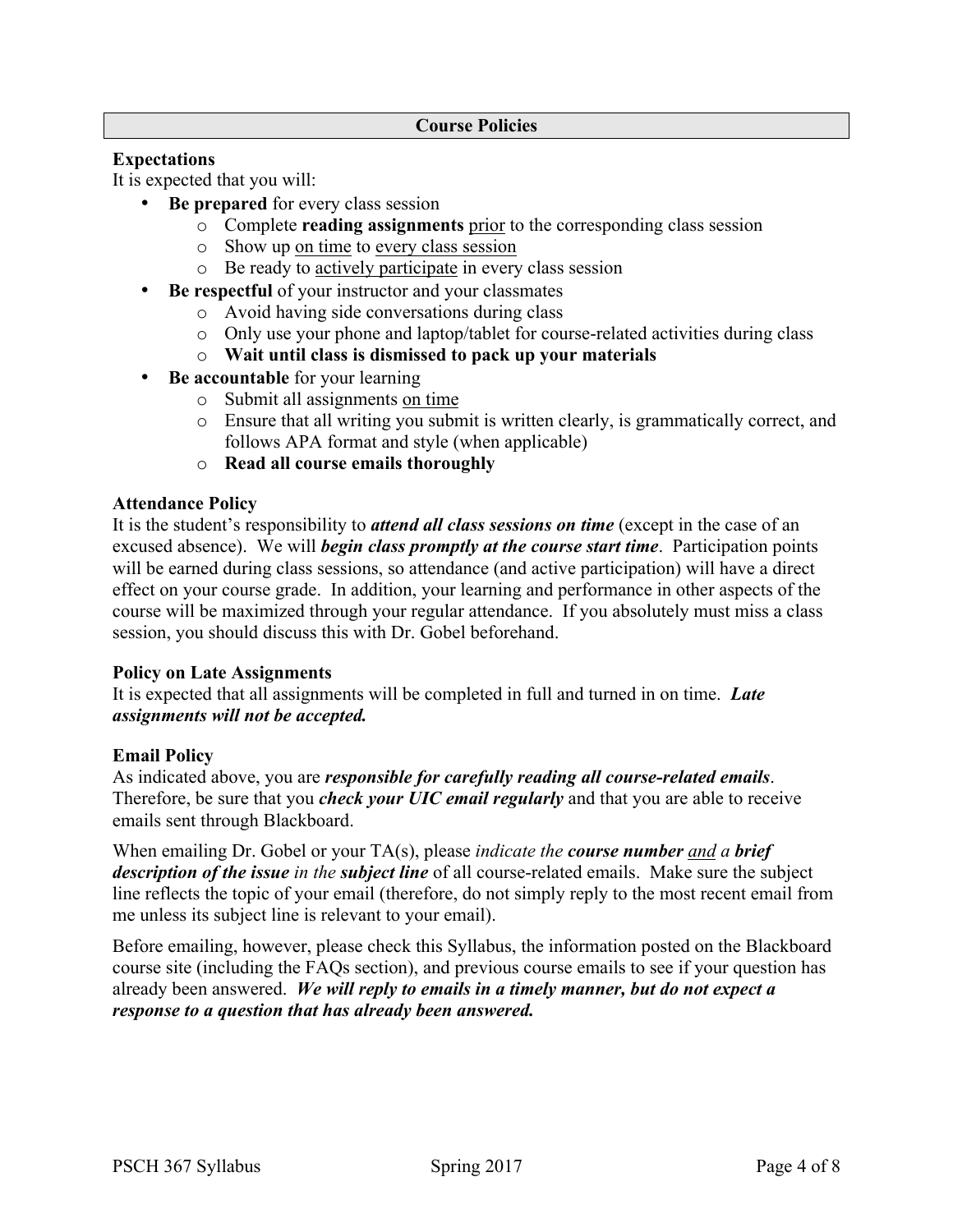# **Appropriate Classroom Behavior**

College students are adults and I will grant you the respect that comes with that. Therefore, please behave like adults during class and follow these guidelines about appropriate classroom behavior. Appropriate classroom behavior is simply a matter of *respecting the rights of others* in class and *maximizing your own learning*.

Maintain focus on class material during lecture and discussion. *Research has shown that multitasking during class impairs your learning and performance*, not to mention that it may be disruptive or distracting to other students and is disrespectful to your instructor. The use of personal technology devices for course-related purposes is perfectly fine, but *please avoid using laptops, tablets, or cell phones for activities unrelated to class* except in extraordinary circumstances. *Minimize talking* with other students during class, except when directed to discuss as part of an activity.

It likely goes without saying, but please respect others and their opinions during classroom discussion, and *refrain from discriminatory or hateful speech*. Inappropriate and/or disruptive behavior may result in you being asked to leave the room so that you are not disrespecting others and interfering with the learning of other students.

Finally, *please do not pack up before being dismissed at the end of the class period*. It is extremely disruptive to other students and disrespectful to your instructor.

#### **Disability Services**

The University of Illinois at Chicago is committed to maintaining a barrier-free environment so that individuals with disabilities can fully access programs, courses, services, and activities at UIC. Students with disabilities who require accommodations for full access and participation in UIC Programs must be registered with the Disability Resource Center (DRC). Please contact the DRC at 312-413-2183 (voice) or 312-413-0123 (TDD).

*If you require accommodations in this course due to documented disability, you must obtain and deliver a letter from the DRC documenting the necessary accommodations and discuss these accommodations with Dr. Gobel (in person or by email) no later than the end of the second week of class or within one week of receiving new documentation.*

#### **Religious Holidays**

If a course requirement conflicts with a religious holiday that you observe, please *let me know by the end of the second week of class and an appropriate accommodation will be made* (note that you can always submit an assignment early).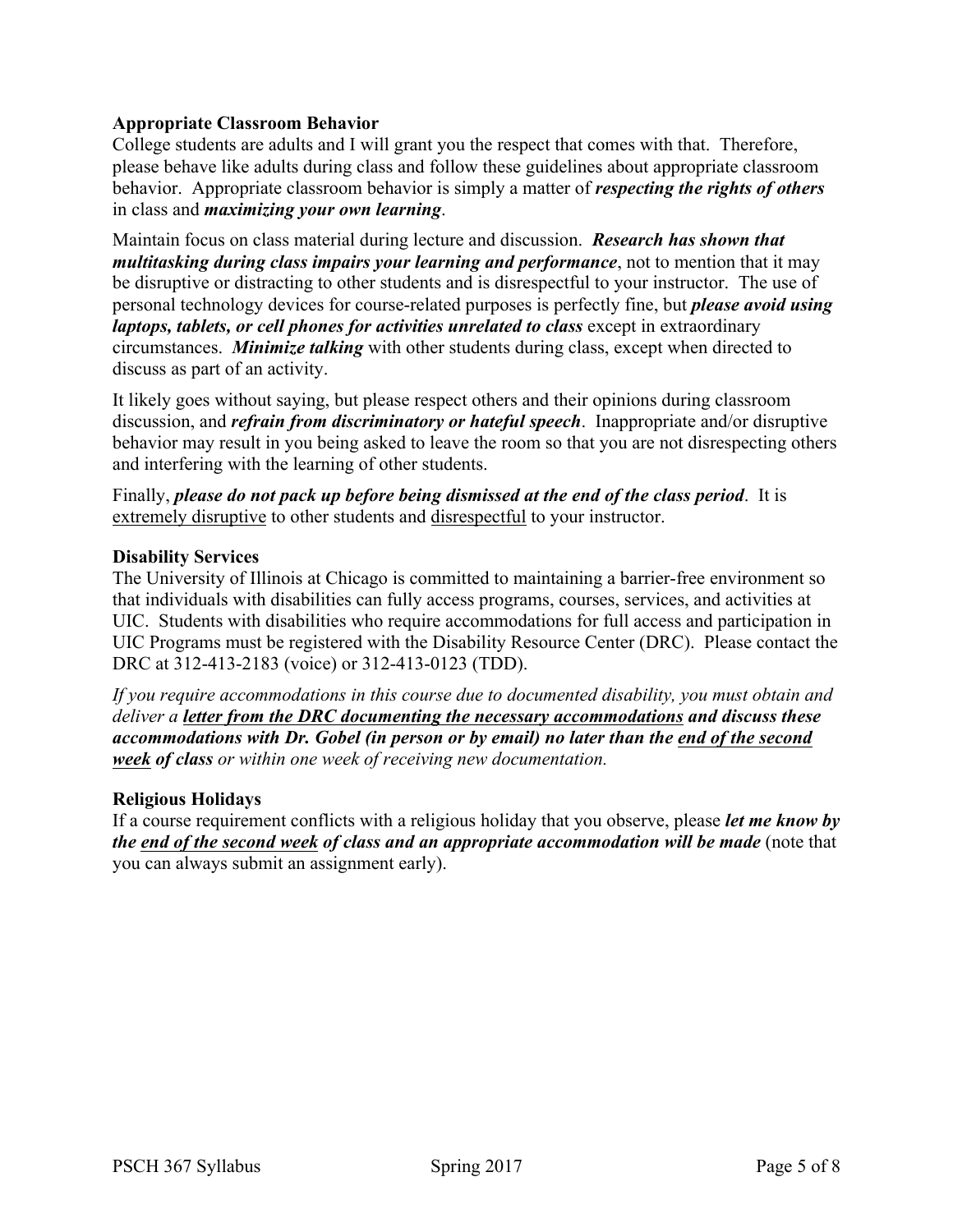### **Additional Information and Resources**

### **Writing Center**

Tutors at the Writing Center can help you to organize and edit your writing. All students are welcome and encouraged to make an appointment to improve their writing. The optimum use is to *visit the Writing Center while preparing your draft of a writing assignment* and to make several visits. More information can be found at http://writingcenter.uic.edu.

# **APA Style**

Most papers in psychology must be written in APA (American Psychological Association) format. *You are responsible for following APA style and citation format in all your writing assignments for this course, when applicable*. The most complete resource for APA style is the Publication Manual of the APA, but Purdue's Online Writing Lab (OWL) is an excellent, concise, and free online reference documenting APA style:

http://owl.english.purdue.edu/owl/section/2/10

# **Psi Chi Tutoring**

Students in UIC's Psi Chi chapter with expertise in various psychology courses hold office hours throughout the week in **BSB 2048**. The tutoring schedule is usually established a few weeks into the semester, and will be posted on the door of the tutoring office in BSB 2048.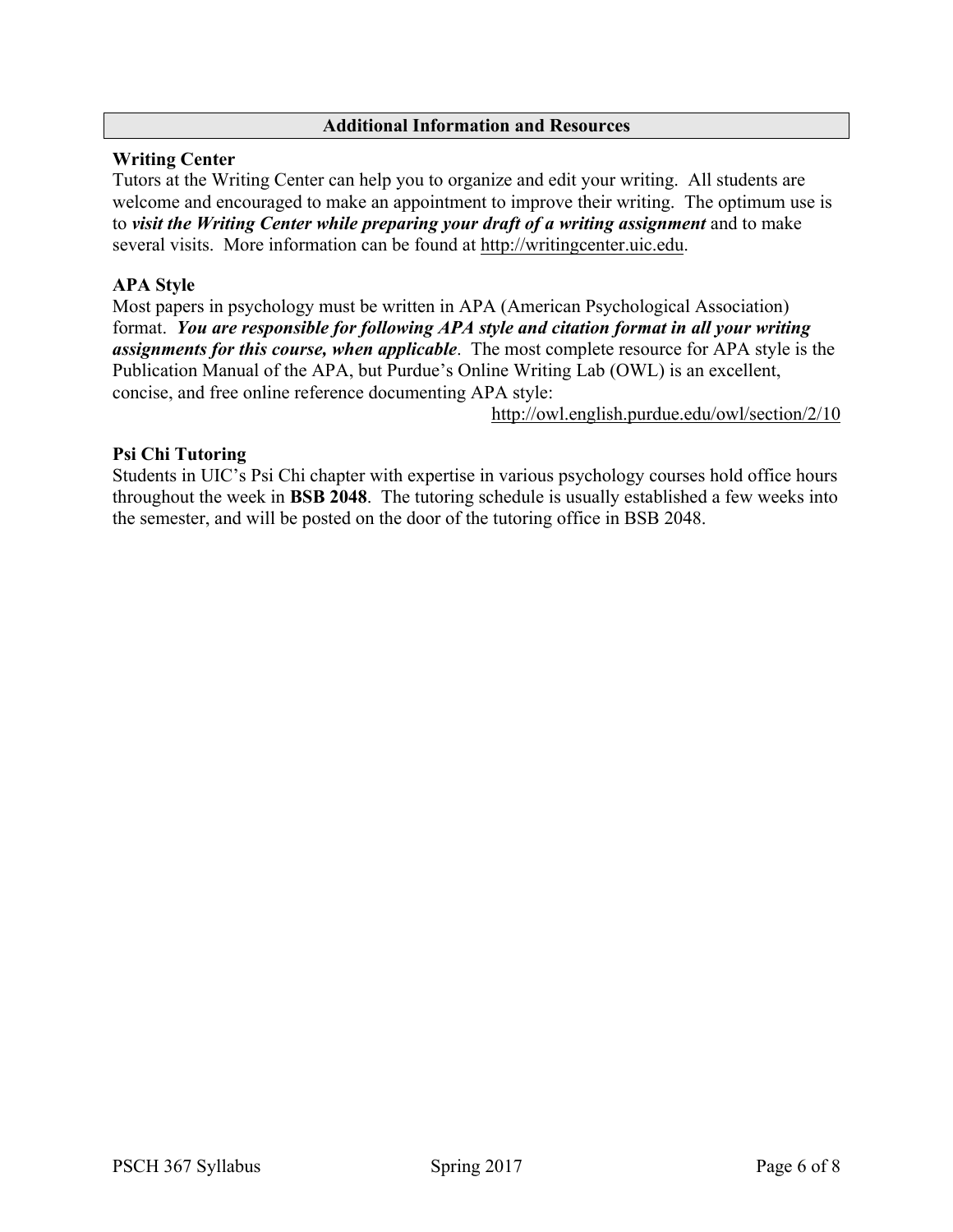# **Academic Honesty and Plagiarism**

*All work should be your own*. You are allowed, and even encouraged, to seek feedback from others, but all the writing you submit should be your own. Plagiarism is representing the words or ideas of others as your own, without crediting the source, and thus also includes copying or paraphrasing from your classmates or papers on the Internet. Major writing assignments will be submitted electronically via **SafeAssign** to automatically screen for potentially plagiarized material and ensure academic honesty.

Familiarize yourself with violations of academic honesty and the student disciplinary policy at http://dos.uic.edu/conductforstudents.shtml. You can find a number of principles, policies, and advice about crediting others and avoiding plagiarism at that website as well as at http://edelberg.people.uic.edu/crediting\_others/index.htm.

# **Guidelines for Academic Integrity**

As an academic community, the University of Illinois at Chicago is committed to providing an environment in which research, learning, and scholarship can flourish and in which all endeavors are guided by academic and professional integrity. All members of the campus community – students, staff, faculty, and administrators – share the responsibility of ensuring that these standards are upheld so that such an environment exists. Instances of academic misconduct by students, and as defined herein, shall be handled pursuant to the Student Disciplinary Policy.

Academic dishonesty includes, but is not limited to:

- **Cheating**: Either intentionally using or attempting to use unauthorized materials, information, people, or study aids in any academic exercise, or extending to or receiving any kind of unauthorized assistance on any examination or assignment to or from another person.
- **Fabrication**: Knowing or unauthorized falsification, reproduction, lack of attribution, or invention of any information or citation in an academic exercise.
- **Facilitating Academic Dishonesty/Plagiarism**: Intentionally or knowingly representing the words or ideas of another as one's own in any academic exercise.
- **Bribes, Favors, Threats**: Bribing or attempting to bribe, promising favors to or making threats against, any person, with the intention of affecting a record of a grade, grade, or evaluation of academic performance. Any conspiracy with another person who then takes or attempts to take action on behalf or at the direction of the student.
- **Examination by Proxy**: Taking or attempting to take an exam for someone else other than the student is a violation by both the student enrolled in the course and the proxy or substitute.
- **Grade Tampering**: Any unauthorized attempt to change, actual change of, or alteration of grades or any tampering with grades.
- **Nonoriginal Works**: Submission or attempt to submit any written work authored, in whole or part, by someone other than the student.

*Above guidelines from* http://dos.uic.edu/docs/Guidelines%20for%20Academic%20Integrity.pdf

*In order for your work to be graded this semester, you must read and sign the Academic Honesty Form posted on Blackboard and then return the signed form.*